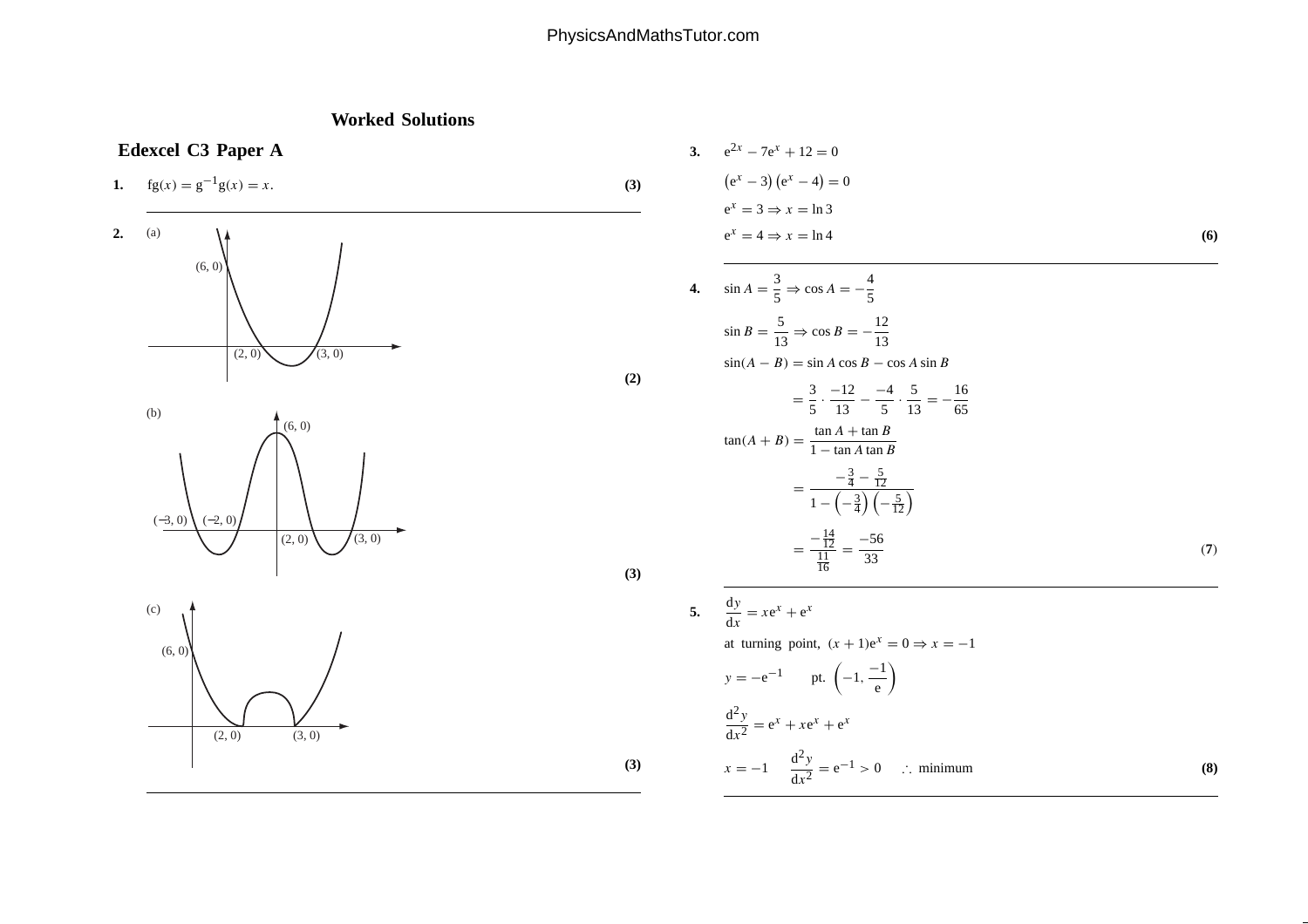6. (a)  
\n
$$
f(1) = 1 - 6 + 7 = 2
$$
  
\n $f(2) = 4 - 12 + 7 = -1$   
\n(b)  $7 = 6x - x^2$   
\n $7 = x(6 - x)$   
\n $x = \frac{7}{6 - x}$   
\n(c)  $x_1 = 1.75$ ,  $x_2 = 1.6470$ ,  $x_3 = 1.6081$ ,  $x_4 = 1.5938$ ,  $x_5 = 1.5886$ ,  $x_6 = 1.5868$   
\nAns.  $x = 1.59$  (3 s.f.)  
\n7.  $\frac{dx}{dy} = -3 \sin 3y$ ,  
\n $\frac{dy}{dx} = -\frac{1}{3 \sin 3y}$   
\n $y = \frac{\pi}{6}$ ,  $\frac{dy}{dx} = -\frac{1}{3}$   
\n $y = \frac{\pi}{6}$ ,  $x = 0$ .  
\n $y - \frac{\pi}{6} = -\frac{1}{3}x$   
\n $y = -\frac{\pi}{6} = \frac{1}{3}x$   
\n $y = -\frac{\pi}{6} = \frac{1}{3}x$   
\n(a)  $y = -\frac{\pi}{6} = -\frac{1}{3}x$   
\n(b)  $\frac{2x - 3(2x + 3)}{(x^2 - x + 1)(x - 5)}$   
\n(b)  $\frac{2x - 3}{(x^2 - x + 1)(x - 5)}$   
\n(c)  $x = 1 - 3 + 3 = 0$ .  
\n $x = -\frac{4}{3}$   
\n $y = \frac{\pi}{6}$ ,  $y = \frac{1}{3}$   
\n $y = \frac{\pi}{6}$ ,  $x = 0$ .  
\n(a)  $y = -\frac{\pi}{6} = -\frac{1}{3}x$   
\n(b)  $\tan^3 \theta - \tan^2 \theta + 3 = 0$   
\n $\tan \theta = \sqrt{3} \Rightarrow \theta = \frac{\pi}{3}$   
\n $\frac{\pi}{3}$   
\n $\frac{\pi}{3}$   
\n(b)  $\tan^3 \theta - \tan^2 \theta + 3 =$